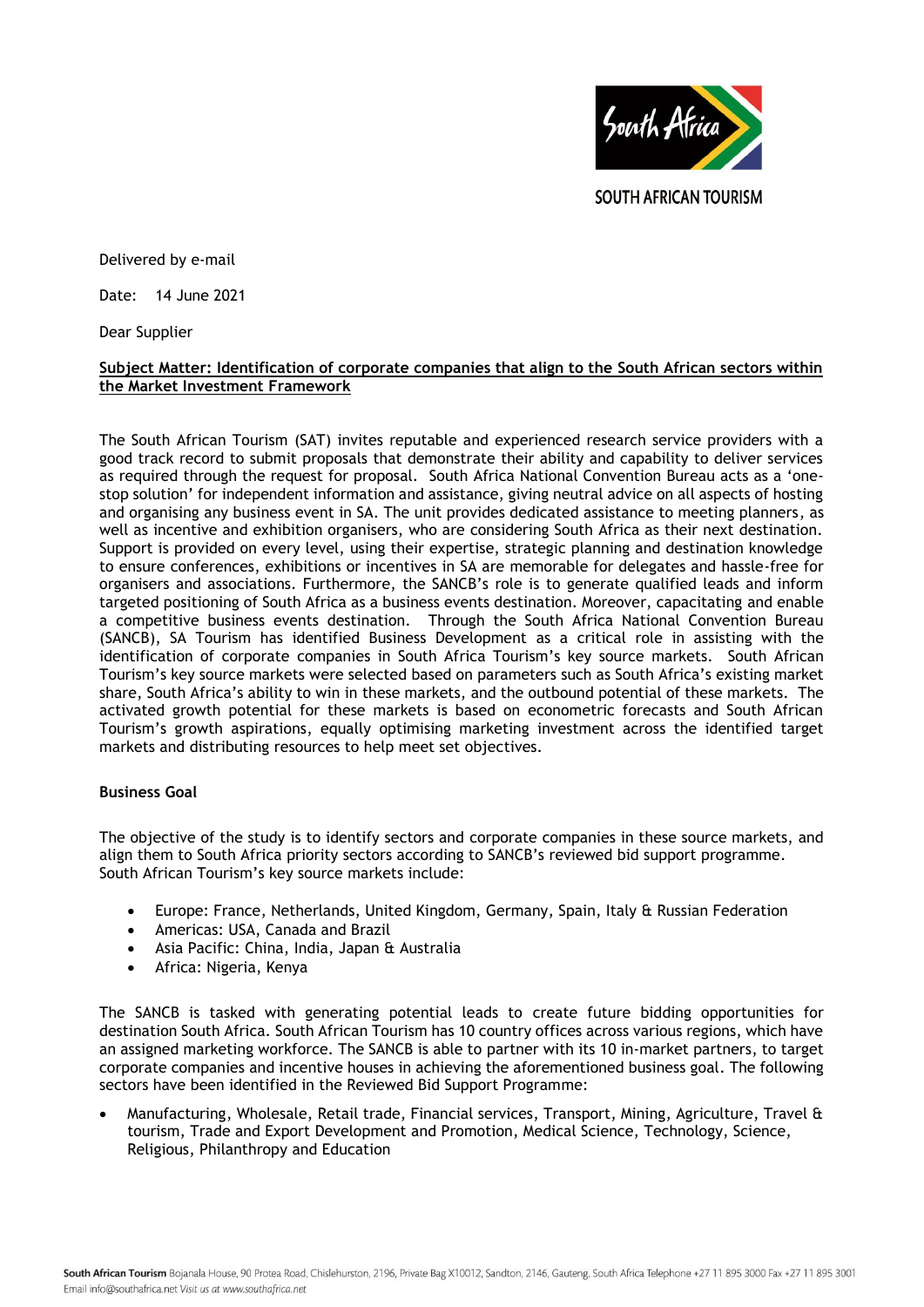Once these corporate companies are identified within the aligned sectors, the aim is to communicate with these corporates directly without relying on intermediaries. As it stands, the SANCB does have the data about the corporate companies explicitly relating to the key sectors in order to develop strategies to target these companies directly. This is an acquisition strategy focused on aggressive lead generation, targeting corporates and incentive organisers.

# **Deliverables:**

- Secondary research (Industry trends, learnings from other markets; such as means of incentivising, and white spaces, etc)
- A detailed report with the findings from the study; that answers the research objectives and provides insights
- Questionnaires used in the study
- Databases developed during Fieldwork
- List of corporate companies and incentive houses that are sector specific including key contacts (to include: telephonic, email, designation, level of decision making)

# **Cost structure and project plan:**

Suppliers must submit the total price for the assignment based on the skills, resources and time allocated to the project. Suppliers should also propose innovation in their technical proposals to keep the cost to a minimum where SA Tourism will still benefit from the best possible qualitative outcome. SA Tourism reserves the right to request additional information or clarity on cost proposals prior to the evaluation thereof.

### **Evaluation Method:**

The evaluation process of proposals will comprise of the following phases:

| Phase 1       | Phase 2                                                                                                                                                                                                                                |
|---------------|----------------------------------------------------------------------------------------------------------------------------------------------------------------------------------------------------------------------------------------|
| Functionality | <b>Price and B-BBEE</b>                                                                                                                                                                                                                |
|               | <br> Proposals will be evaluated in terms of functionality <br> through to Phase 2 will be evaluated in accordance <br>with the 80/20 preference point system<br>contemplated in the Preferential Procurement<br>Policy Framework Act, |
|               | 80 points will be awarded for price while 20 points<br>will be allocated for preference points for BBBEE<br>as prescribed in the regulations.                                                                                          |

# **Functionality:**

**"functionality"** means the measurement according to predetermined norms, as set out in the RFP documents, of a service or commodity that is designed to be practical and useful, working or operating, taking into account, among other factors, the quality, reliability and viability of a service and the technical capacity and ability of a supplier.

| l Performance Indicators | Value     |
|--------------------------|-----------|
|                          | allocated |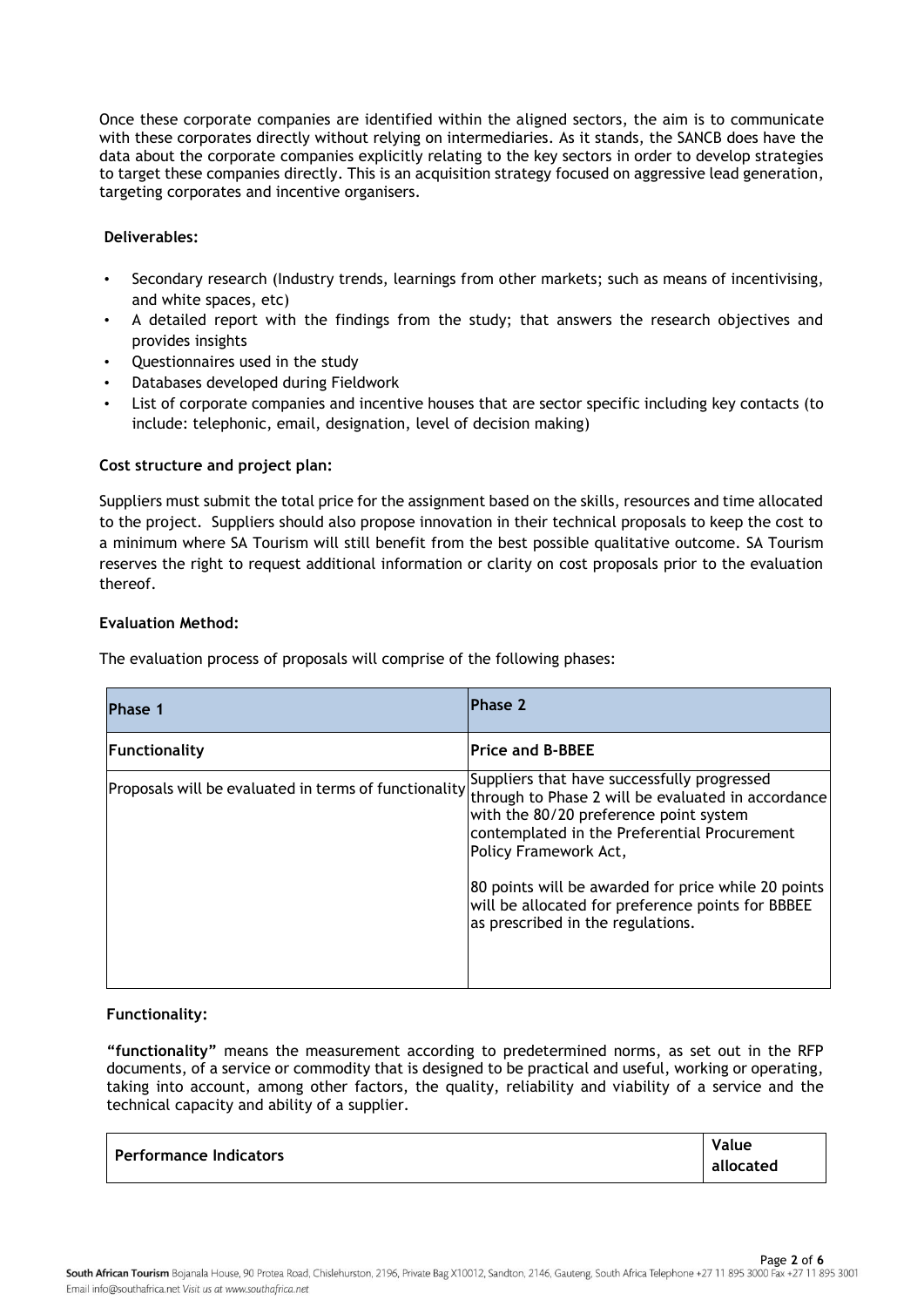|                                                                                                                                                  | <b>Total weight</b>                                                                                                                                                                                                                                                                                                                                                                                                                                                                                                                                                                                                                                                                           | 100 |
|--------------------------------------------------------------------------------------------------------------------------------------------------|-----------------------------------------------------------------------------------------------------------------------------------------------------------------------------------------------------------------------------------------------------------------------------------------------------------------------------------------------------------------------------------------------------------------------------------------------------------------------------------------------------------------------------------------------------------------------------------------------------------------------------------------------------------------------------------------------|-----|
| Value add: any additional value SAT will benefit from through the awarding of<br>4.<br>this contract (data, research, industry information, etc) |                                                                                                                                                                                                                                                                                                                                                                                                                                                                                                                                                                                                                                                                                               | 5   |
|                                                                                                                                                  | 3. A project implementation plan with timelines from inception to completion of<br>the project                                                                                                                                                                                                                                                                                                                                                                                                                                                                                                                                                                                                | 5   |
| 2.                                                                                                                                               | Infrastructure, capacity and capability, including the proposed project team<br>that will be assigned to the project and their experience<br>Research expertise (10+ years research experience)<br>Field force and fielding tools<br>Data processing capabilities<br>30<br>$\bullet$<br>Technology applications/tools (optional); supplier may propose efficient,<br>technologically advanced tools that are either cost effective and/or<br>robust, and/or have a quicker turnaround time compared to traditional<br>tools                                                                                                                                                                   |     |
| 1.                                                                                                                                               | Proposed methodology, technique and approach to be applied to the project:<br>Comprehensive application of the research design and demonstrate<br>understanding of the business goal/problem (Supplier to give a<br>thorough explanation of how they will conduct the study, and should<br>demonstrate that they have considered possible limitations to the<br>study and advise how to mitigate possible limitations);<br>Proposal to include output examples reflecting the study objectives<br>$\bullet$<br>Data validation / Quality assessment: (Supplier should relate, quality<br>$\bullet$<br>measures that are applied by the entity to ensure that the data is of<br>sound quality) | 45  |
|                                                                                                                                                  | $\bullet$<br>and doing research in tourism<br>Experience in working on similar projects (Industry, methodology and size;<br>$\bullet$<br>suppliers should clearly state work done similar to a project of this nature)<br>The supplier is required to provide three (3) contactable client references<br>where its services can be verified. References should be presented in the<br>form of a written letter on official letterhead from clients with similar<br>services and should not be older than three (3) years. No appointment<br>letters from clients will be accepted as reference letters.                                                                                       | 15  |
|                                                                                                                                                  | Credentials and experience relevant to the scope of work under this RFP,                                                                                                                                                                                                                                                                                                                                                                                                                                                                                                                                                                                                                      |     |

| Evaluation matrix determining value of weights based on |      |         |      |           |
|---------------------------------------------------------|------|---------|------|-----------|
| Very poor                                               | Poor | Average | Good | Excellent |
|                                                         |      |         |      |           |

Proposals will be evaluated strictly according to the evaluation criteria stipulated in this section

- Suppliers must submit supporting documentation for all functional requirements. The official responsible for scoring the respective proposals will evaluate and score all proposals based on submissions and information.
- The score for functionality will be calculated in terms of the 1 5 rating scale as shown in the functionality criteria matrix above
- The value score for each criterion will be multiplied with the specified weighting for the relevant criterion to obtain the marks scored for each criterion. These scores will be added and expressed as a fraction of the best possible score for all criteria.
- The points for functionality and the points for B-BBEE level of contribution will be added together and the proposal from the supplier which meets the highest score will be deemed the preferred proposal.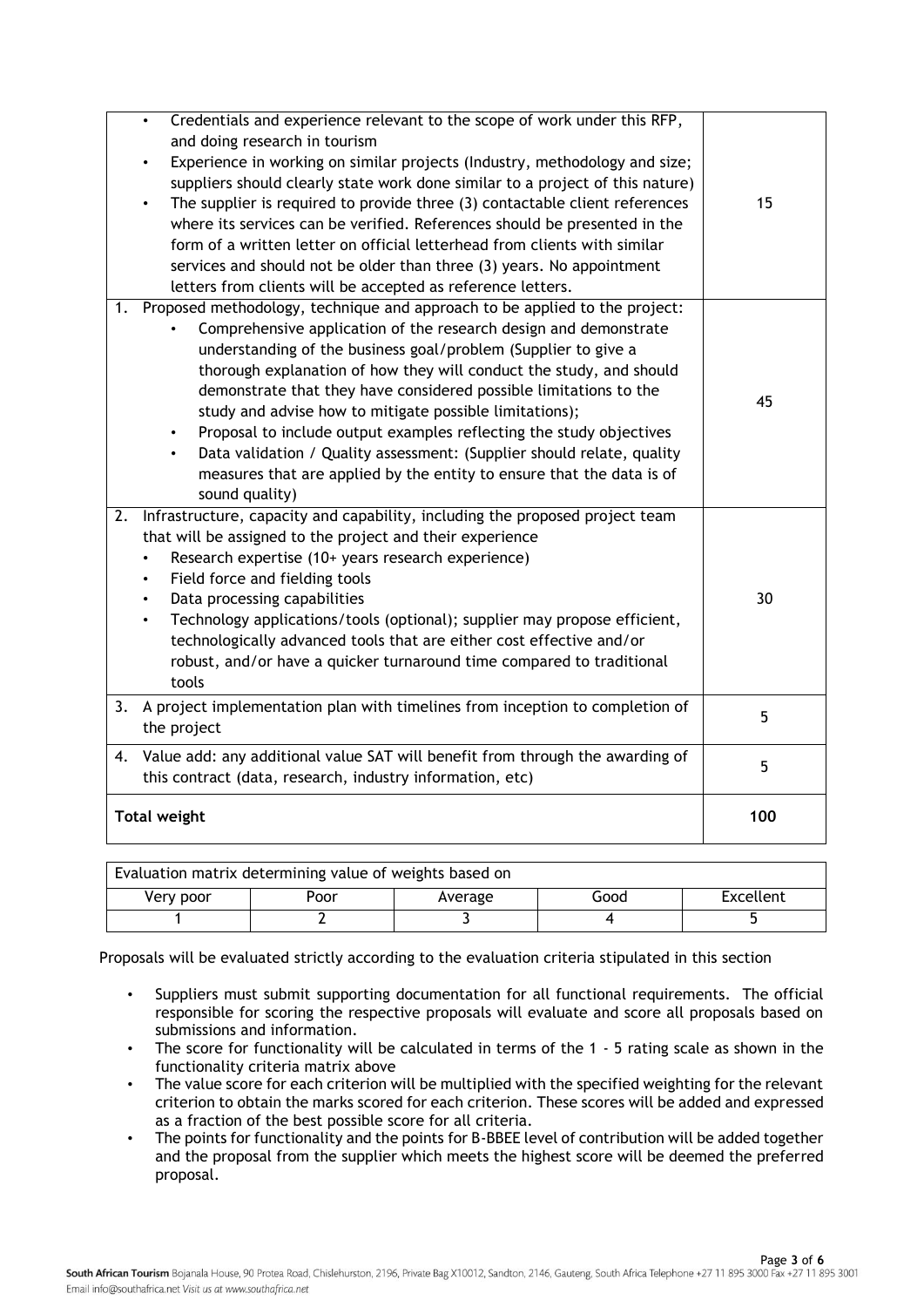**Important notice:** A minimum threshold of 75% has been set for suppliers to achieve for FUNCTIONALITY during the evaluation process of Phase 1. Any supplier who does not achieve at least 350 points or more (>75%) will be eliminated and will not qualify for further adjudication where only comparative price and B-BBEE level of the contributor will be considered.

# **Points awarded for B-BBEE status level of contributor**

**"B-BBEE status level of contributor"** means the B-BBEE status received by a measured entity based on its overall performance using the relevant scorecard contained in the Codes of Good Practice on Black Economic Empowerment, issued in terms of section 9(1) of the Broad-Based Black Economic Empowerment Act;

### **Awarding of Points for Price and Broad-Based Black Economic Empowerment**

The suppliers that have successfully progressed through to Phase 2 (suppliers who meet the minimum threshold for functionality of 75%) will be evaluated according to the 80/20 preference point system contemplated in the Preferential Procurement Policy Framework Act, 2000 Preferential Procurement Regulations of 2017.

80 points will be awarded for price, while 20 points will be allocated for preference points for BBBEE as prescribed in the regulations.

| <b>B-BBEE Status Level of Contributor</b> | <b>Number of Points</b> |
|-------------------------------------------|-------------------------|
|                                           | 20                      |
|                                           | 18                      |
|                                           | 14                      |
| 4                                         | 12                      |
| 5                                         | ጸ                       |
| h                                         | 6                       |
|                                           |                         |
| ጸ                                         | າ                       |
| Non-compliant contributor                 |                         |

Points for B-BBEE level of contribution will be awarded in accordance with the below table:-

#### **Adjudication and Final Award of project**

The successful supplier will usually be the service provider scoring the highest number of points for comparative price and BBEE level of contribution or it may be a lower scoring bid on justifiable grounds or no award at all.

#### **National Treasury Centralized Supplier Registration and B-BBEE Certificates**

All submissions must include a copy of successful registration on National Treasury's Centralized Supplier Database (CSD) with a valid tax clearance status and an original or certified copy of a B-BBEE verification certificate (if you have been assessed).

Proposals which does not include these documents will not be considered.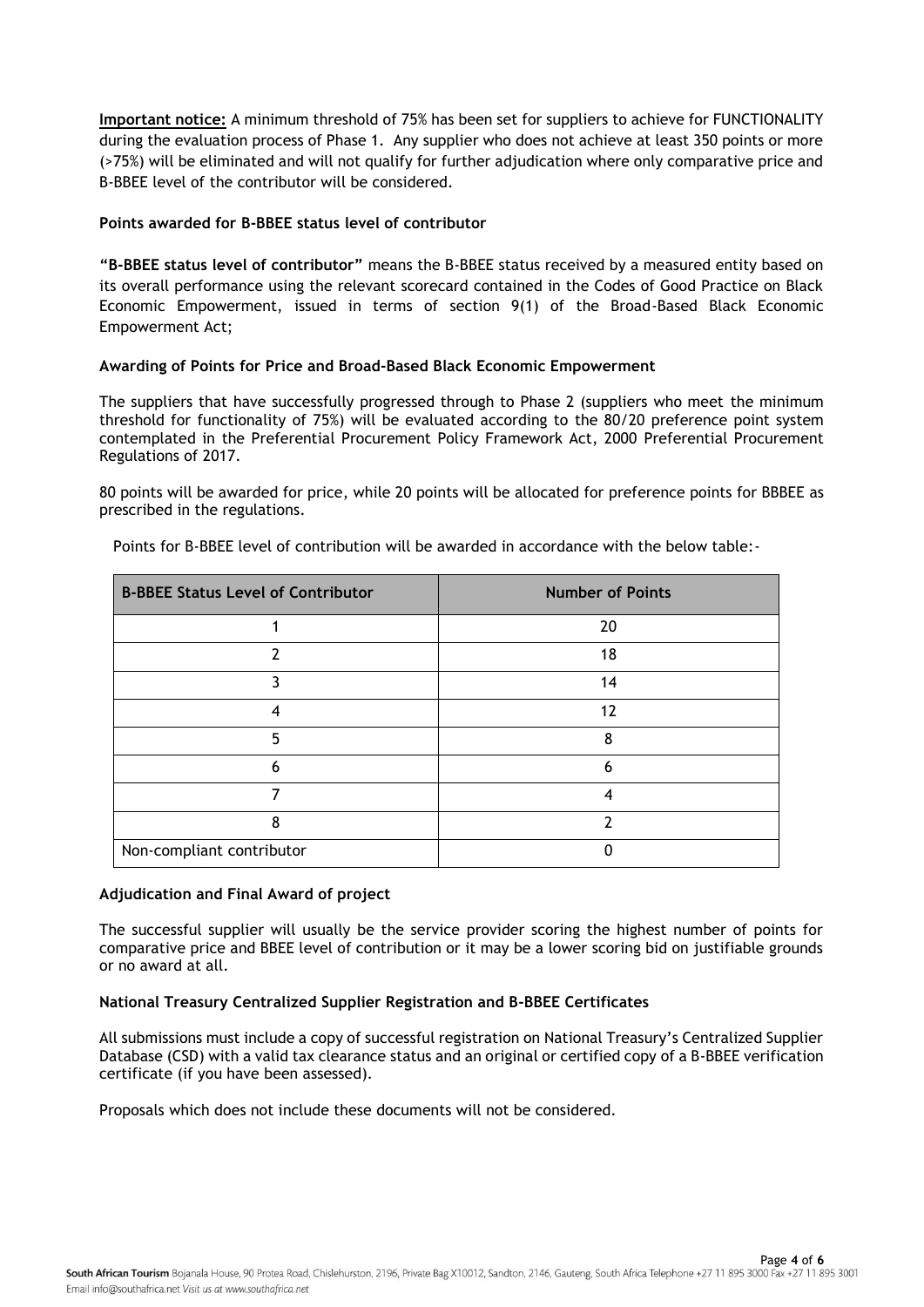### **Deadline for submission**

All proposals must be e-mailed, in PDF format, to Evah Mkwanazi at evah@southafrica.net no later than 29 June 2021 on Tuesday and should remain valid for at least 3 months after the closing date.

## **Confidentiality**

The request for a technical and cost proposal and all related information shall be held in strict confidence by suppliers and usage of such information shall be limited to the preparation of the bid. All suppliers are bound by a confidentiality agreement preventing the unauthorised disclosure of any information regarding SA Tourism or of its activities to any other organisation or individual. The suppliers may not disclose any information, documentation or products to other clients without written approval of SA Tourism.

#### **Terms of engagement**

Prior to commencing with the assignment, the successful supplier will be required to meet with the Chairperson of SA Tourism's Audit and Risk Committee to align the final statement of work (SOW) and criteria for approval.

### **Payments**

No advance payments will be made in respect of this assignment. Payments shall be made in terms of the deliverables as agreed upon and shall be made strictly in accordance with the prescripts of the PFMA (Public Finance Management Act, 1999. Act 1 of 1999).

The successful supplier shall, after completion of the contract, invoice SA Tourism for the services rendered. No payment will be made to the successful supplier unless an invoice complying with section 20 of VAT Act No.89 of 1991 has been submitted to SA Tourism.

Payment shall normally be made into the supplier's bank account normally 30 days after receiving an acceptable, valid invoice.

#### **Non-compliance with delivery terms**

The successful supplier must ensure that the work is confined to the scope as defined and agreed to. As soon as it becomes known to the supplier that they will not deliver the services within the delivery period and/or against the quoted price and/or as specified, SA Tourism's Audit and Risk Committee must be given immediate written notice to this effect.

#### **Retention**

Upon completion of the assignment and / or termination of the agreement, the successful supplier shall on-demand hand over to SA Tourism's Audit and Risk Committee all documentation, information, etc., relevant to the assignment without the right of retention.

#### **Cost**

The supplier will bear all the costs associated with the preparation of the response and no costs or expenses incurred by the supplier will be borne by SA Tourism.

#### **Cancellation of the request for proposal**

SA Tourism may, prior to the award of the bid, have the right to cancel the RFP if:

- (a) Due to changed circumstances, there is no longer a need for the service; or
- (b) Funds are no longer available to cover the part and/or total envisaged expenditure; or
- (c) No acceptable proposals are received.